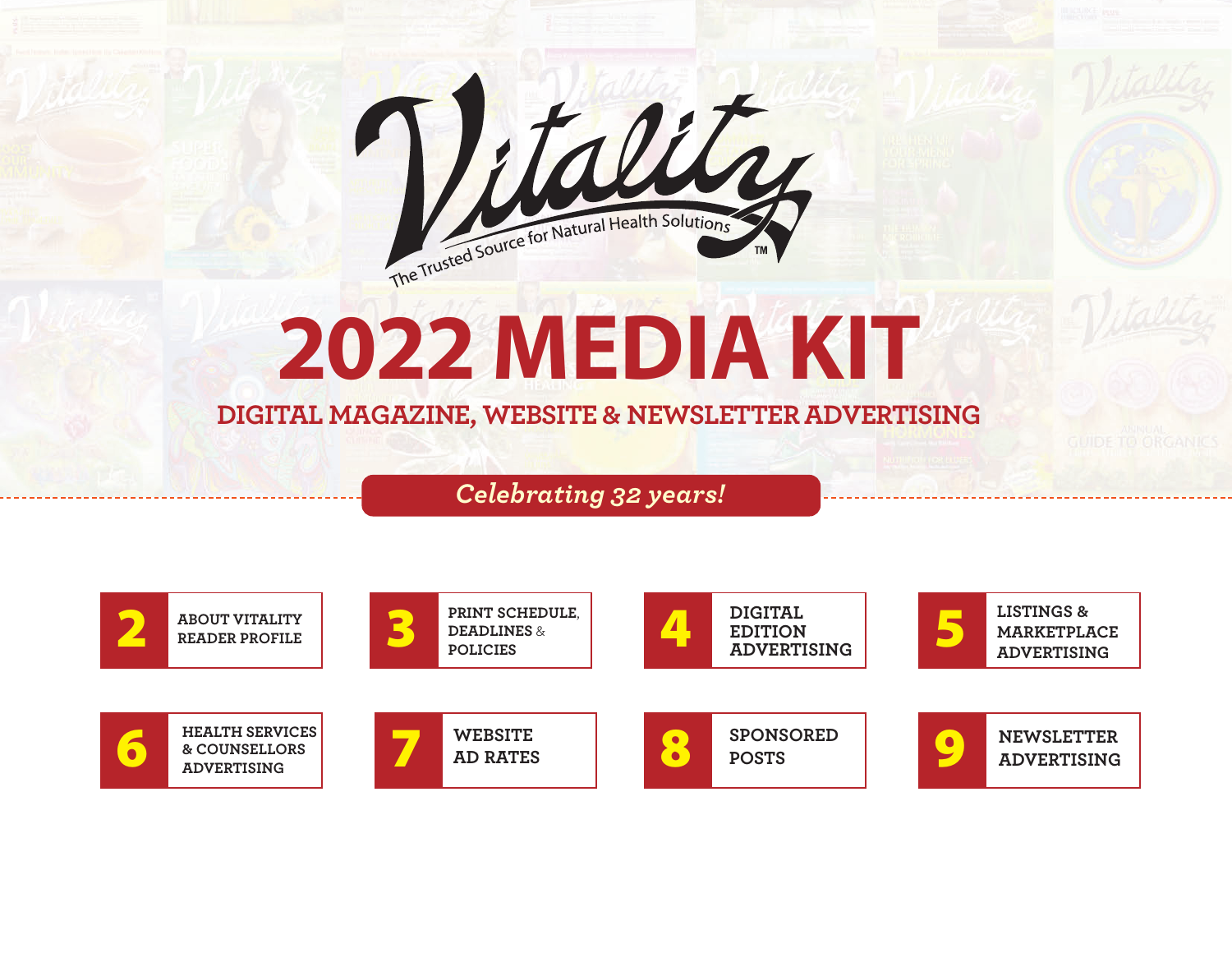

## **2022 Media KiT**

**DIGITAL MAGAZINE, WEBSITE & NEWSLETTER ADVERTISING**

### **The Trusted Source for Natural Health Solutions since 1989**

### **Why advertise with** *Vitality's digital magazine***?**

For 30 years *Vitality* has been the trusted source for natural health, alternative medicine, and green living. Our loyal readers trust us to supply them with the latest news, information, therapies, products, and services.

Our digital magazine, website & newsletter offer great opportunities to reach consumers in the GTA, Canada, the US, and beyond.

### **Expand your customer base today!**

*Members of:*



### **AWARDS**

**Best Publication 2018**  Platinum

**Hall of Fame inductee 2018** Julia Woodford, Editor-In-Chief

**Best Publication 2017**  Gold



Courtesy of National Nutrition **NNawards.ca**

### **8,812**+ Digital Edition Subscribers **WEB 112,872**+ Website Visitors Per Month **9,631**+ Social Media Followers

| <b>READER</b> |                                                                                             | <b>74%</b> Women   26% Men              |  |
|---------------|---------------------------------------------------------------------------------------------|-----------------------------------------|--|
|               | <b>PROFILE</b>                                                                              | Age: 48% 35-54, 32% 18-34, 20% 55+      |  |
|               |                                                                                             | 67% involved in regular fitness         |  |
|               | <b>54%</b> read health-related publications<br><b>52% regularly enjoy bodywork services</b> |                                         |  |
|               |                                                                                             |                                         |  |
|               |                                                                                             | 47% support organic gardening & farming |  |
|               |                                                                                             |                                         |  |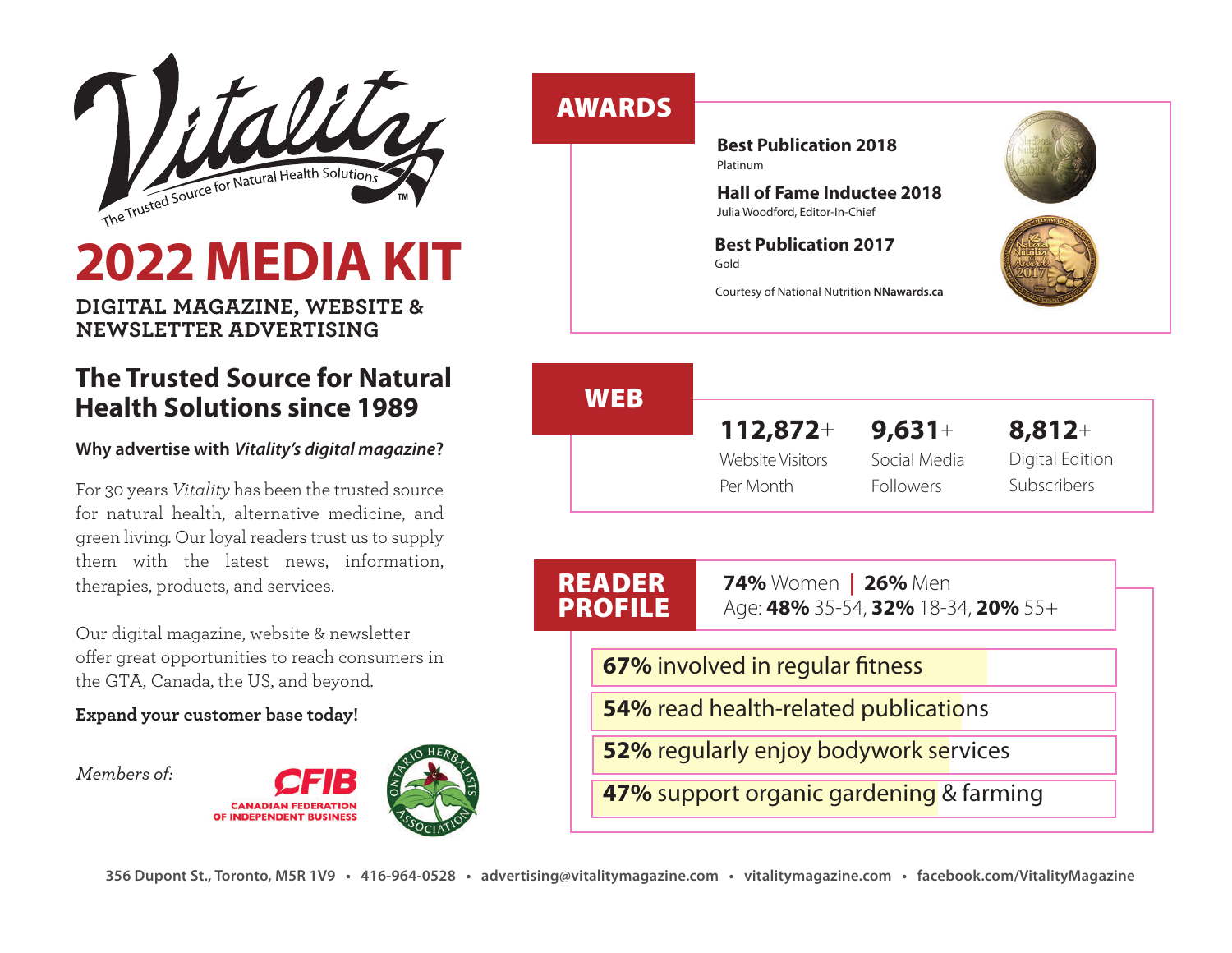### VITALITY **DIGITAL EDITION SCHEDULE**, **DEADLINES, CONTACTS & POLICIES**

| <b>ISSUE</b>                         | <b>RESERVATION DEADLINE</b> | <b>ARTWORK DUE DATE</b> | <b>RELEASE DATE</b> |
|--------------------------------------|-----------------------------|-------------------------|---------------------|
| <b>Spring</b> issue (Mar, Apr, May)  | January 22                  | January 29              | Early March         |
| <b>Summer</b> issue (Jun, Jul. Aug)  | April 22                    | April 29                | Early June          |
| <b>Autumn</b> issue (Sept, Oct, Nov) | July 22                     | July 29                 | Early September     |
| <b>Winter</b> issue (Dec, Jan, Feb)  | October 22                  | October 29              | Early December      |

### **Reserving ad Space:**

Email your advertising requirements, indicating ad size, ad name, and in which issue(s) or newsletter the ad is to run. All advertising requires an Advertising Contract to be signed by the customer.

If the deadline falls on a weekend or holiday, it is extended to the next business day at 4:30 pm. If you have missed our advertising deadline, call us anyway. Your ad can be put on a wait list, and will be accommodated if space allows.

Phone: 416-964-0528 Fax: 416-925-1967 Address: 356 Dupont St., Toronto, ON, M5R 1V9 Office Hours: 11 am to 4:30 pm, Monday to Friday

**Digital Advertising, Classifieds & Calendar of Events Advertising** seeta@vitalitymagazine.com, 416-964-0528, ext. 102

**Digital Edition and Web Advertising**  jody@vitalitymagazine.com, 416-964-0528, ext. 108

**Sponsored Content & Editorial Inquiries:** editorial@vitalitymagazine.com, 416-964-0528, ext. 101

### **Terms Of Payment:**

Cheque, Visa & MasterCard are acceptable forms of payment.

### **Policies & Conditions:**

**ADVERTISING POLICY:** All ads are subject to publisher's discretion.

**LIABILITY:** In the case of an error or omission of advertising material by *Vitality* magazine digital edition, the advertiser will be compensated for an amount equivalent to the actual dollar value of the ad containing the error, to the maximum of one issue. It is expected that the advertiser will check their ad right away when the digital issue or newsletter is released.

**NSF CHEQUES** are subject to a service charge of \$48 plus HST, made payable to *Vitality* magazine.

**RECEIPTS** will be sent upon request.

**CANCELLATIONS:** Premature cancellation of any advertising contract will result in cancellation fees where applicable.

### **Creating & Sending Your Ad:**

Please send your ad to advertising@vitalitymagazine.com See next page for dimensions & details.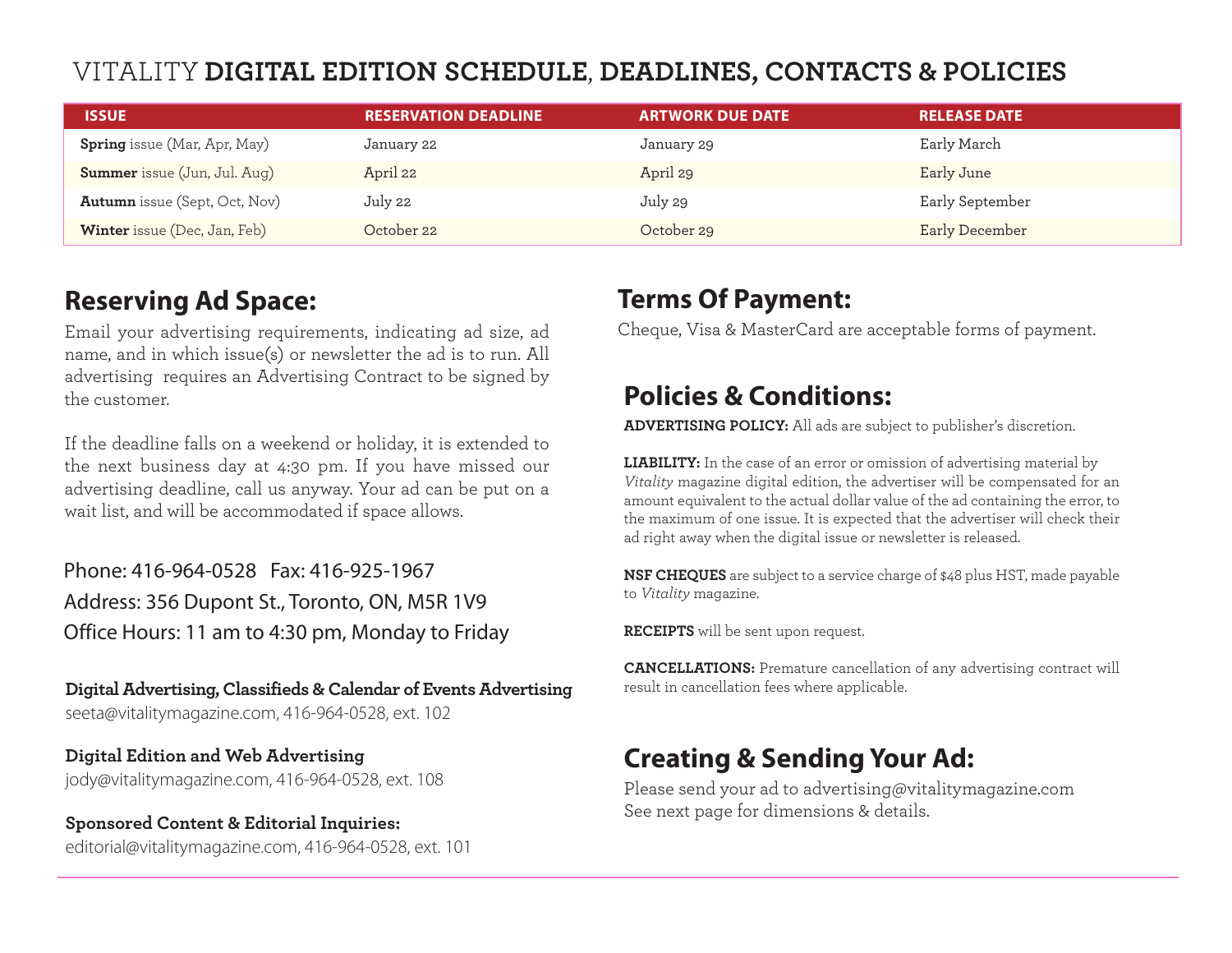## **DIGITAL EDITION** RATES

| <b>AD SIZES</b>                          | 1 ISSUE | 2 ISSUE | <b>ISSUE</b><br>RATE<br>3 | 4 ISSUE |
|------------------------------------------|---------|---------|---------------------------|---------|
| <b>INSIDE FRONT COVER (FULL PAGE AD)</b> | \$439   | \$423   | \$407                     | \$391   |
| <b>INSIDE BACK COVER (FULL PAGE AD)</b>  | \$378   | \$363   | \$347                     | \$331   |
| <b>FULL PAGE AD</b>                      | \$396   | \$386   | \$375                     | \$365   |
| <b>OUTSIDE BACK COVER (FULL PAGE AD)</b> | \$317   | \$307   | \$298                     | \$288   |
| 1/2 PAGE AD                              | \$237   | \$229   | \$221                     | \$213   |
| 1/4 PAGE AD                              | \$126   | \$120   | \$115                     | \$111   |
| 1/8 PAGE AD                              | \$60    | \$57    | \$54                      | \$52    |

**All rates listed are PER ISSUE** (published in digital format). All above prices are in Canadian funds for finished digital colour ads and are subject to change without notice. Prices do not include typesetting or design charges. Please add 13% HST to all rates.

### **AD SIZES** Please send your ad as a PDF or EPS.

*Only full page ads have bleed. If you put bleed on any other size you will be asked to resend the file at the correct size. All sizes are in full colour. CMYK or RGB accepted.*

3.5" wide x 4.75" high

**1/8 PAGE HORIZONTAL** 3.5" wide x 2.25" high



8.25" wide x 10.75" high (with bleed .1875) 7.25" wide x 9.75" high (without bleed) **FULL PAGE AD**(Same size as Back/Front Cover) **1/4 PAGE AD STANDARD**



**1/2 PAGE AD VERTICAL** 3.5" wide x 9.75" high





**1/2 PAGE AD HORIZONTAL** 7.25" wide x 4.75" high

### **Please send your ad to advertising@vitalitymagazine.com**



### **New Digital Edition**

Vitality's new digital magazine will be released through our network of subscribers (8,812+), and will also be posted on our website for a period of 3 months. As well, it will be promoted through Twitter, Facebook, and Instagram.

To encourage our advertisers to share the magazine with their subscribers, we will be offering special prices to those who send it out through their networks. Please inquire for more information.

### **Design Service**

If you are unable to make your ad we offer a design service for \$40/hour. Ads generally take 1-2 hours. Please email all content to advertising@vitalitymagazine.com

### *To book a display ad, please contact:*

seeta@vitalitymagazine.com 416-964-0528, ext. 102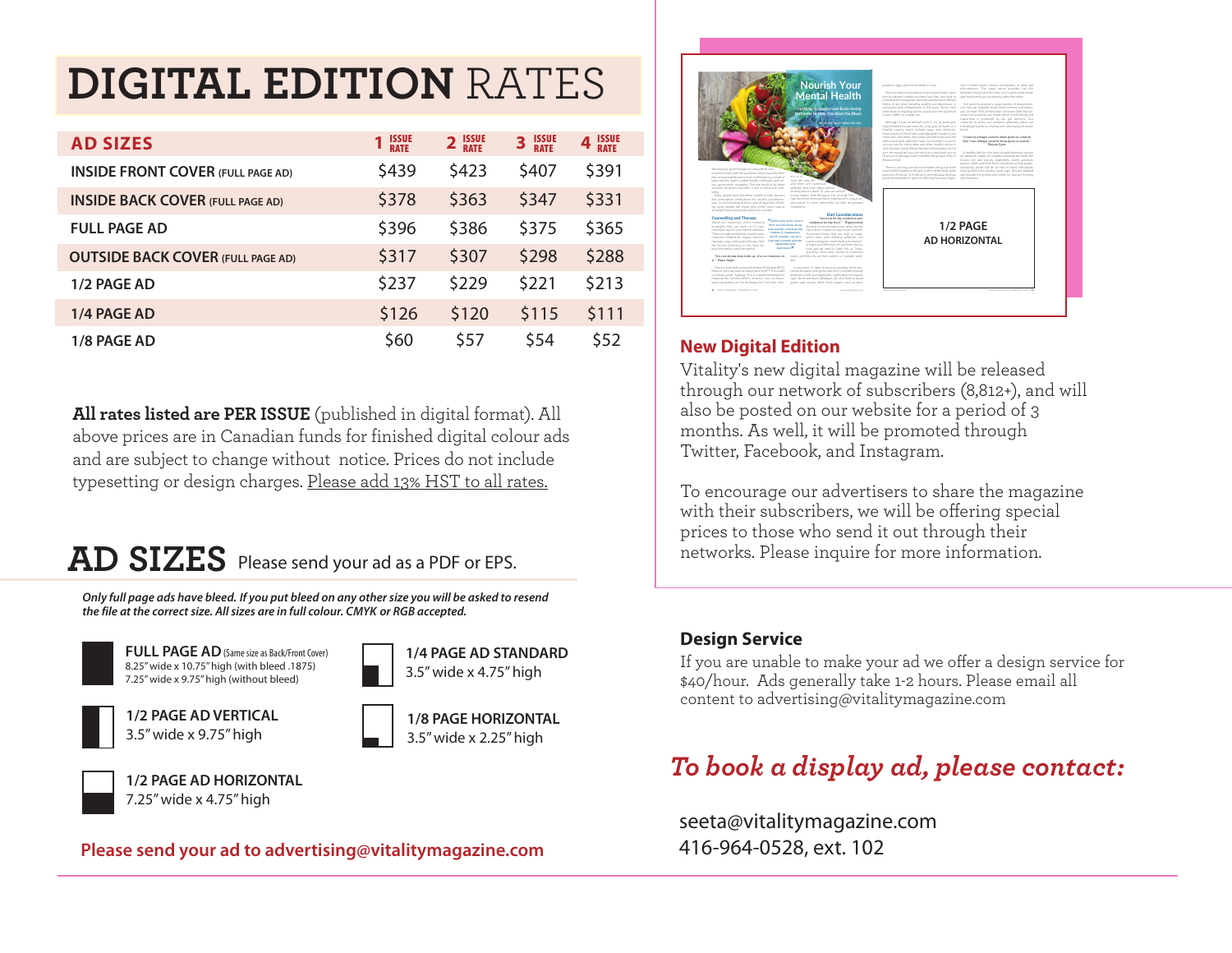## **LISTINGS**(TExT ONlY ADS)

Choice of three sections:

**Classifieds, Calendar of Events & Service Directory**

**TEXT AD ONLY IN DIGITAL ISSUE** Cost: **50 cents per word** plus 13% HST.

### **Published In Digital Edition**

| <b>SPRING</b> (March, April, May): deadline January 22 |                     |
|--------------------------------------------------------|---------------------|
| <b>SUMMER</b> (June, July, Aug): deadline April 22     |                     |
| <b>AUTUMN</b> (Sept, Oct, Nov):                        | deadline July 22    |
| <b>WINTER</b> (Dec, Jan, Feb):                         | deadline October 22 |

**To Book listings ads Please email** seeta@vitalitymagazine.com **or call** 416-964-0528 ext. 102

## VITAlITY **MARKETPLACE**

| This Marketplace is a new section that is being set up to pro-<br>mote products, offer monthly promotions, and<br>eatures. | <b>BACK TO FIRM</b> |
|----------------------------------------------------------------------------------------------------------------------------|---------------------|
| Advertisers can buy a box ad on the<br><i>space</i>                                                                        |                     |
| here as a special perk who<br>\aga-                                                                                        |                     |
| UNDER CONSTRUCTION<br>zine.                                                                                                | <b>TITLE H</b>      |
| esearch engines, which<br>These a                                                                                          | <b>DESCRIPTION</b>  |
| adds an <b>b</b><br>ar product promotions.                                                                                 |                     |
|                                                                                                                            |                     |
|                                                                                                                            | <b>LEARN MORE</b>   |



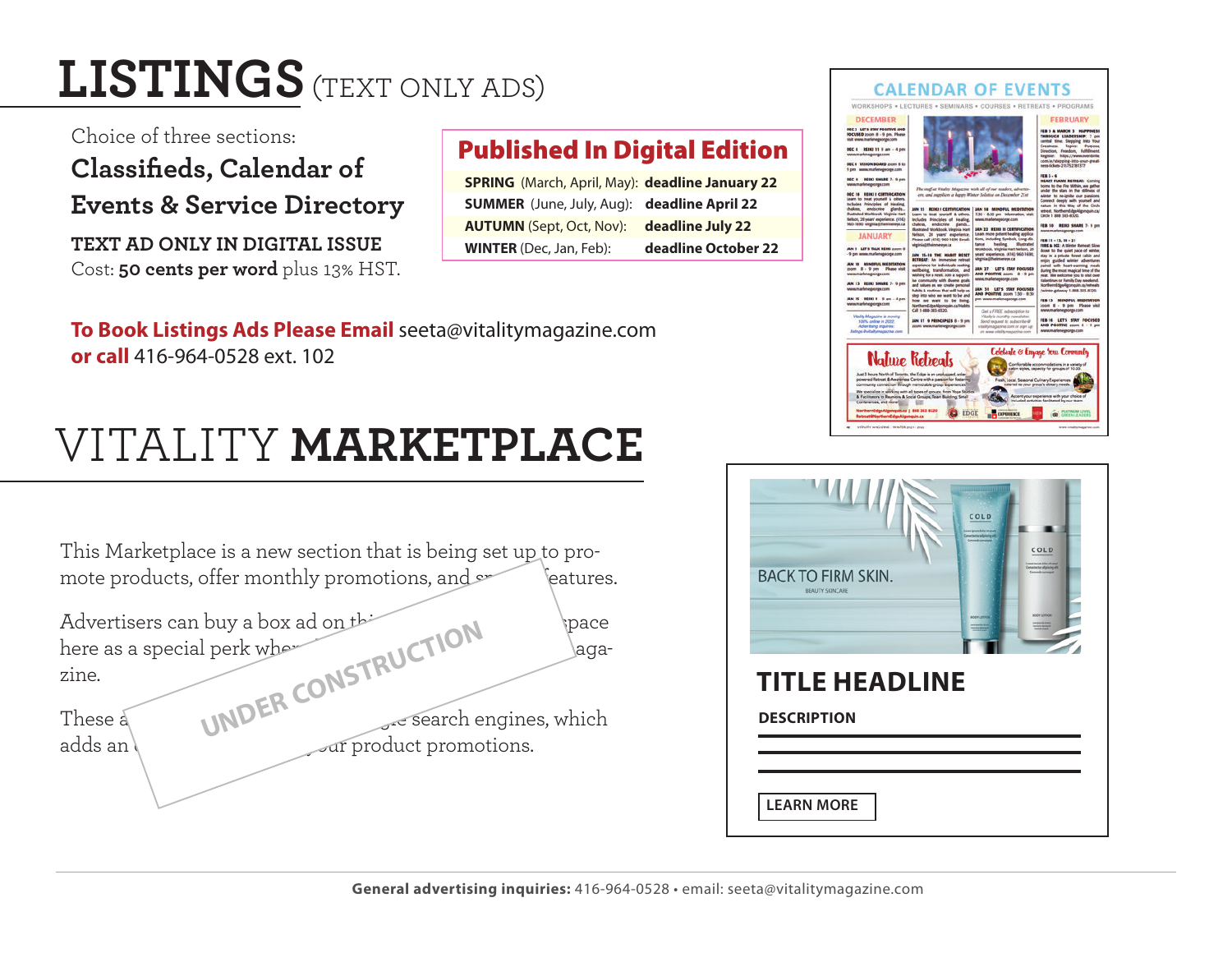## **NATURAL HEALTH SERVICES** DIRECTORY

**RATE:** \$25/MONTH (Online only) **Link to directory:** 

The Natural Health Services Directory offers established and respected services such as Ayurveda, Bodywork, Energy Healing, Health & Wellness Clinics, Traditional Chinese Medicine, and more.

vitalitymagazine.com/natural-health-services-directory/



## **THERAPISTS & COUNSELLORS** IN ONTARIO

**RATE:** \$25/MONTH (Online only)

The Therapists & Counsellors section showcases reputable professionals offering talk therapy, counselling, hypnotherapy, and psychotherapy.

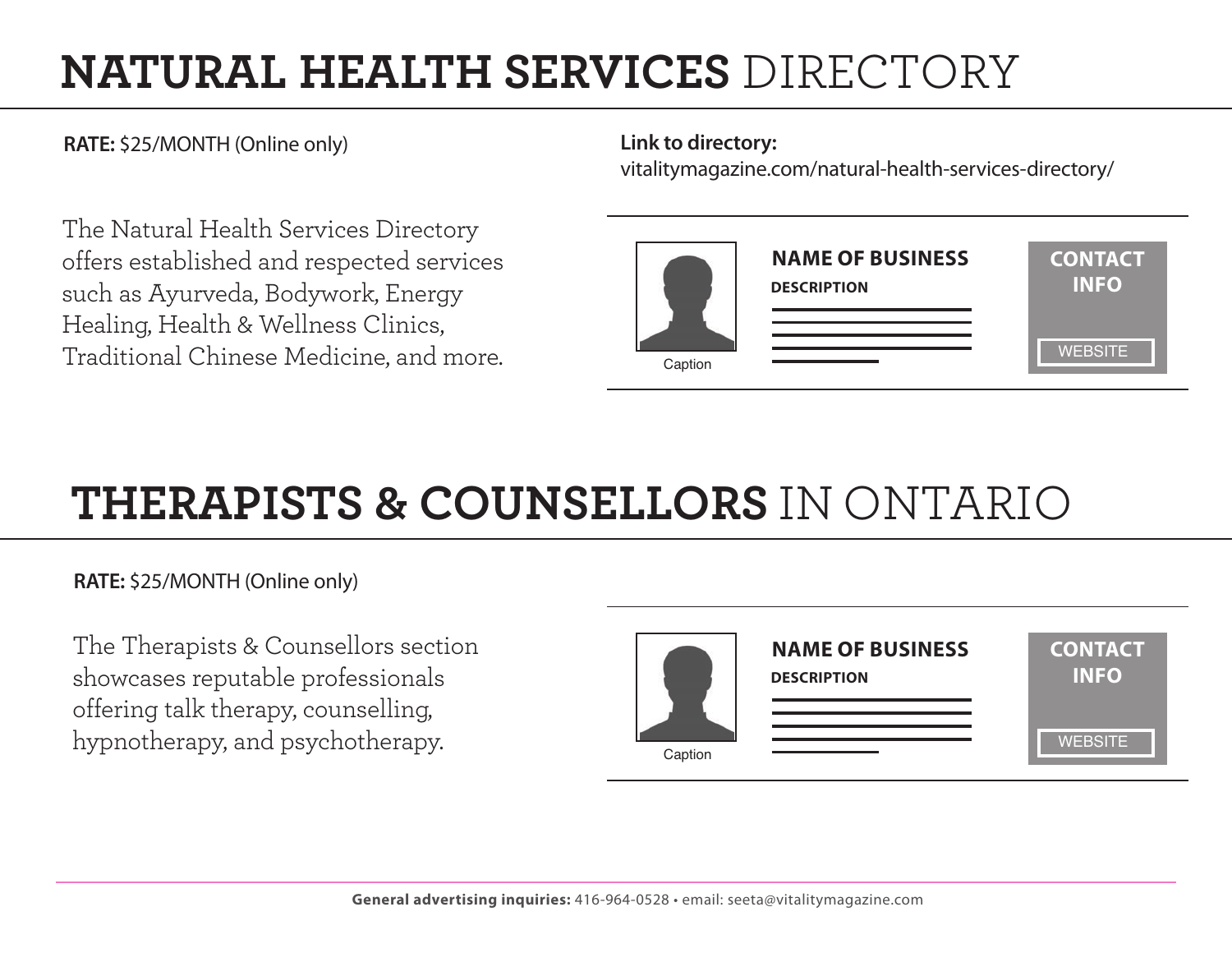# **WEB ADVERTISING**

Leaderboard \$336 (per month)

Appears at top of website. Seen on all pages. Randomly rotates with a maximum of 3 ads.

### Square \$194 (per month)

Appears in right column of all pages on desktop. All square ads shown on desktop concurrently. Appears in all articles on mobile devices.

### Video \$250 (per month) \$20 (to update video)

Appears on home page of website on desktop & mobile.

### **Mini Banner** \$130 (per month)

Appears within all articles. (Not guest or sponsored posts)

### **leaderboard Size**

**See next page for more options.** *All prices are in Canadian funds plus 13% HST tax.*

**Desktop**: 728 wide x 90 high **Mobile:** 320 wide x 100 high

**Square Size** (one size) 300 wide x 250 high

**Mini Banner** (one size) 350 wide x 125 high

### *All ads should be sent as a JPG in a RGB colour mode at 72 dpi.*

### **Design Service**

We offer a design service for \$40/hour. Please email all content to advertising@vitalitymagazine.com

### **With purchase of leaderboard, square or mini banner** receive one FREE ad of equal or lesser value.\*

\*Only applies to new customers. One time use only.

**For Leaderboard & Square ad booking, please contact** jody@vitalitymagazine.com

**Send completed ads (or content) to**  advertising@vitalitymagazine.com

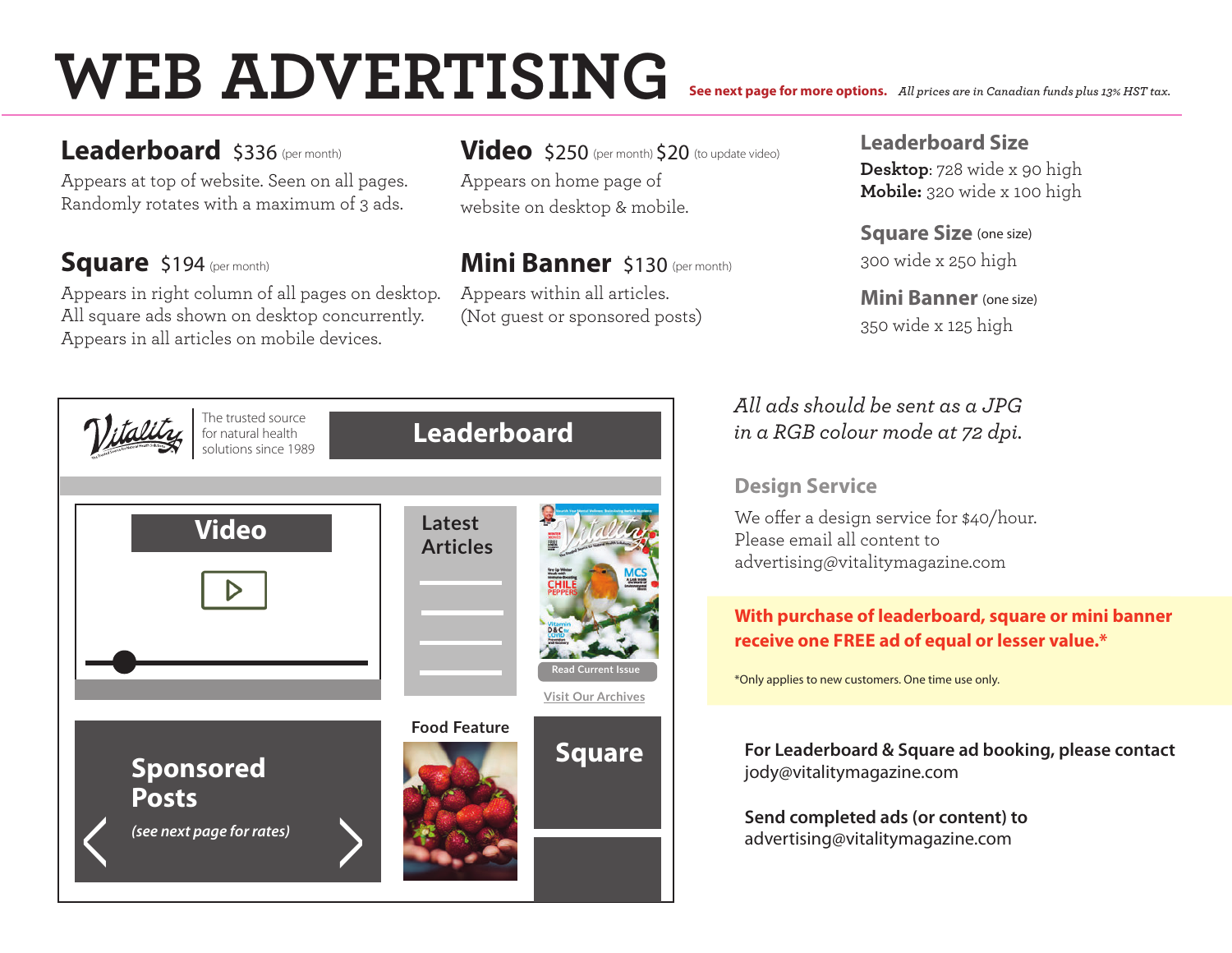## SpONSORED **POSTS, BOOKS & LINKS**

Also known as "Native Advertising", Sponsored posts offer a way for advertisers to reach people through non-traditional methods.

According to the Harvard Business Review, *"70% of people say they'd rather learn about products through content rather than through traditional advertising."* 

### **Sponsored Posts** \$225

Article supplied by the customer. labelled as sponsored post at the top of the article. Editing services provided. Up to 3 photos & 3 links can be supplied.

### **Sponsored Books** \$100

We accept articles written to promote books by the author, press release or excerpt from the book. labelled as featured book and press release. Includes 2 Photos.

### **Sponsored Links \$75**

links added to articles must be relevant. links must be submitted for editorial review and approval, along with your instructions on which article you wish to insert it into. Links only allowed in sponsored posts that belong to the same customer. Sponsored links last one year.

### *SEE LINKS BELOW FOR EXAMPLES OF SPONSORED CONTENT*

Sponsored Posts: **vitalitymagazine.com/blog/** Sponsored Books: **vitalitymagazine.com/article-categories/books/** 

### **Sponsored Content GUIDELINES FOR SPONSORED POSTS**

- All Sponsored Content must be well-written and meet *Vitality* magazine's high editorial standards.
- Sponsored content must provide relevant information on natural health, alternative medicine, or green living.
- All submissions are subject to editorial review before approval. Review will be completed within 2 to 3 days.
- You will be informed if your post has been approved as is, if revisions are needed, or if it is not accepted.
- If approved, the Sponsored post will be uploaded to our site and you will be invoiced after you have reviewed it to your satisfaction.
- Sponsored Posts appear in the "Sponsored Post" section for a minimum of one year and will be fully searchable by our search engine and Google.
- Book Posts appear in the "Books" section for a minimum of one year, and will be fully searchable by our search engine and by Google.

*All prices are in Canadian funds plus 13% HST tax.*

**additional Services**

Additional links in sponsored content \$30 (each) Editing Services: \$40 / hour • Yearly Content Renewal Fee: \$50

**For sponsored posts, or any type of native advertising, please contact**  editorial@vitalitymagazine.com